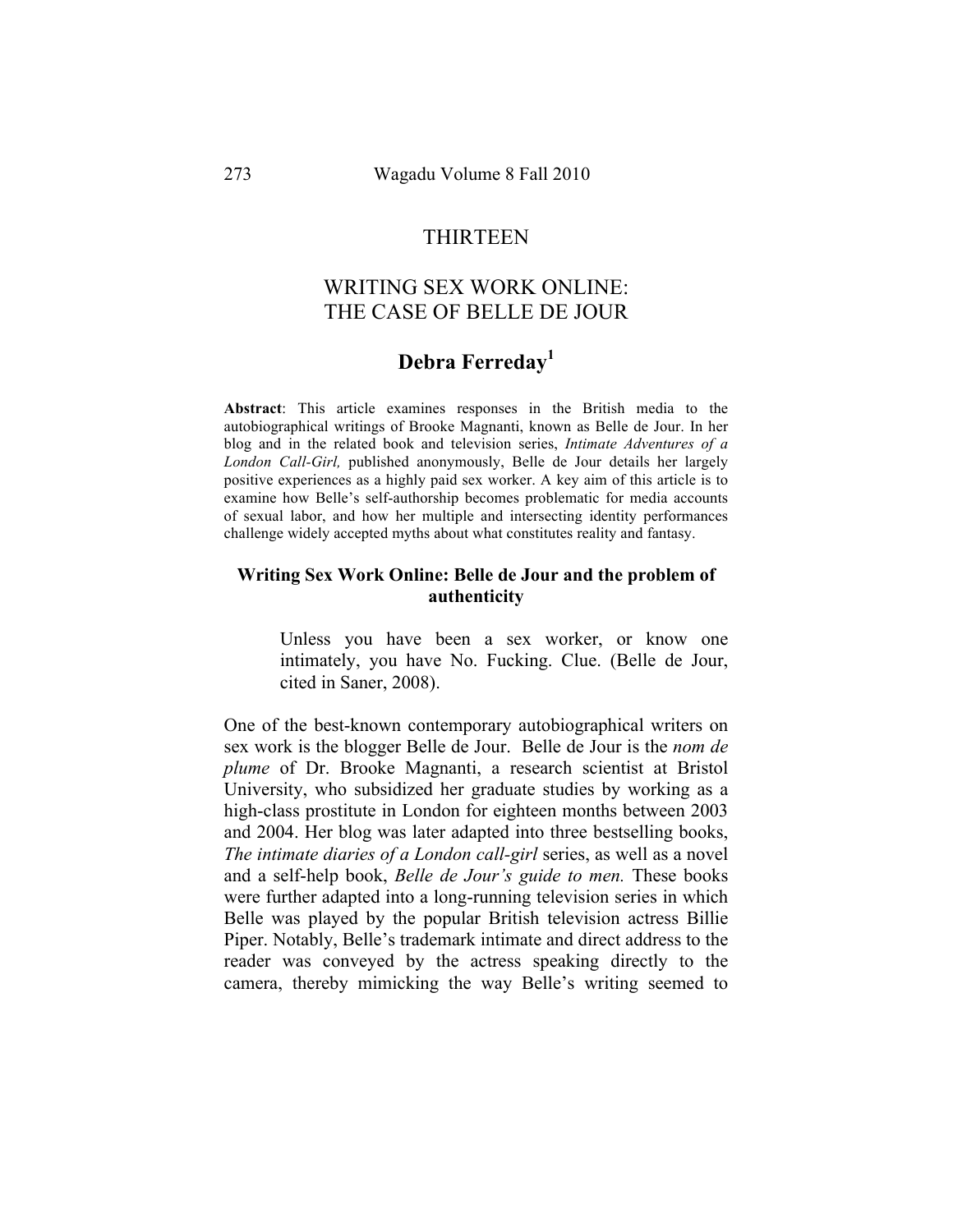open up a window, through the computer screen, onto the hidden spaces that made up a virtual map of the hidden sexual economy of the city.

Belle's memoirs are as notable for their positive account of her experiences as a sex worker, as well as for the cool eroticism and ironic detachment of her writing style. It was this literary accomplishment, as much as the content of her blog, that led many commentators to raise doubts as to her identity and to suggest that she was really either a male novelist, a collective of writers, or a single writer, perhaps Rowan Pelling who edits the *Erotic review*, a journal of erotica with a mainly educated middle-class readership (Saner, 2008; Knight, 2009). Although the blog contains much more than simply explicit sex, media critiques tended to overdetermine this aspect of her work, dismissing the blogs as pornographic fantasy intended to give voyeuristic pleasure to the reader. This assumption that Belle was a writer, not an authentic sex worker, led to her being taken to task in the media for glamorizing prostitution and denounced as part of a wider postfeminist sexualization and commercialization of popular culture which destroys young women's capacity for "real" intimacy (Walter, 2010a, 2010b, 38, 43). The anxieties surrounding Belle thus center on questions of authenticity. The popular feminist critique of Belle mobilizes fears about the disembodied nature of cyberspace to position her as doubly inauthentic: as a writer posing as a prostitute, and as one who misrepresents the reality of sex work.

This need to fix whether Belle was "real" led to a media campaign to expose her true identity in what scholar Feona Attwood has termed the "hunt for Belle" (2009, 6). As Attwood notes, this form of exposé journalism is typical of the ways in which the British tabloid press perpetuates narratives of shame and stigma around women's sex writing, not only writing on prostitution. A cause celèbre in blogging culture is that of Zoe Margolis, author of the sex blog *Girl with a one-track mind,* who has spoken eloquently of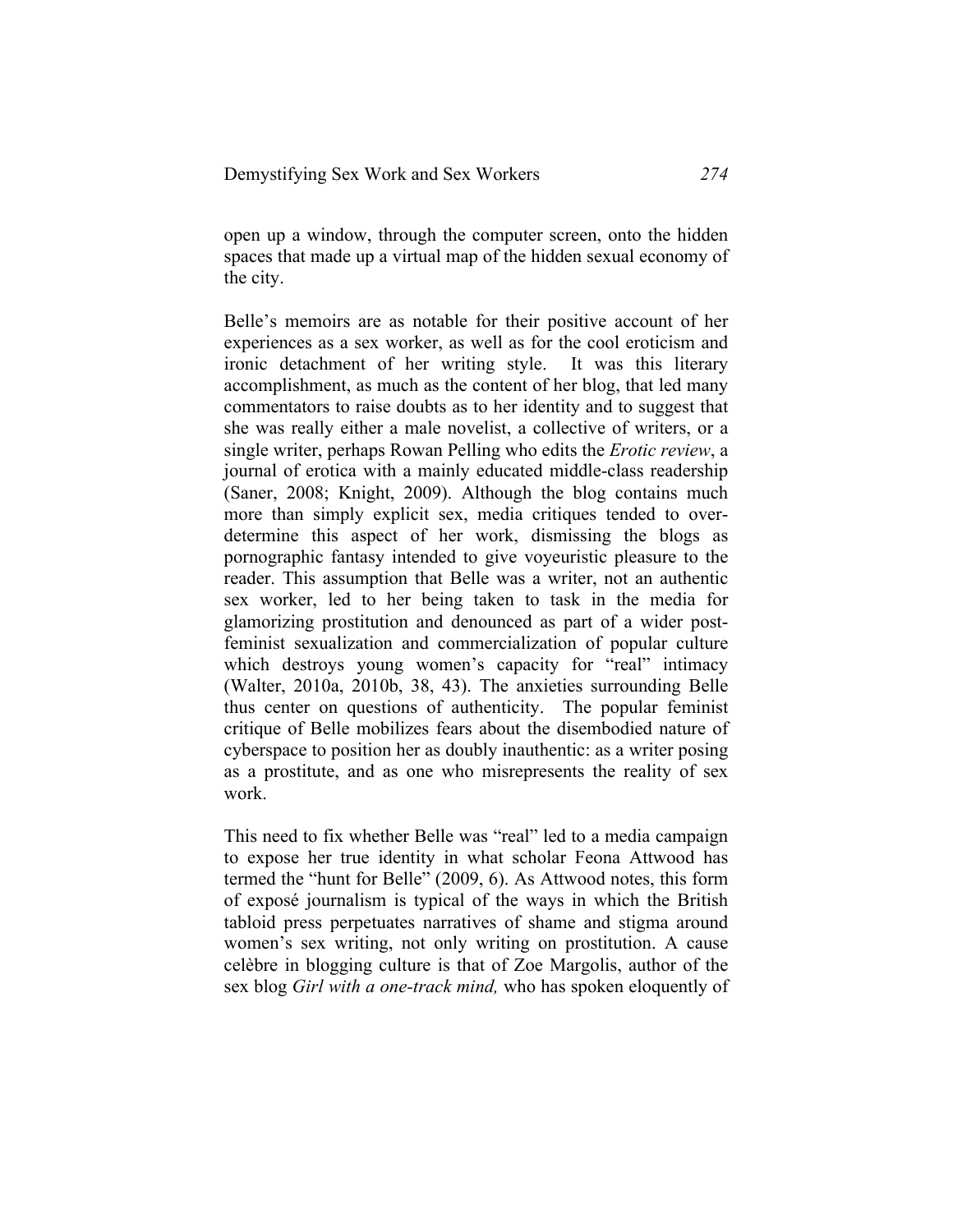the violence of such exposure following an exposé by the *Sunday Times* which involved the stalking of Margolis and her family by journalists and paparazzi (Attwood 2009: 6-8, Margolis 2006). In 2009, when a former partner threatened to sell his story, Magnanti was similarly forced to "come out" in an interview with the London *Times* (Knight 2009). Whilst this interview established that Magnanti had in fact worked as prostitute, however, this did not lay to rest the debate about authenticity, nor did the subsequent commentary acknowledge that her "coming out" was not a free choice but the result an initial abusive act of betrayal by a man she had trusted. Instead, commentary shifted from the question of whether Belle herself was "really" a sex worker, to an interrogation of Magnanti's "right" to speak about sex work which centered on the question of whether her actual experience was atypical (and hence still inauthentic). As the journalist Tanya Gold put it:

> You may not realize that Dr Magnanti is an exception, even as she performs her role as glamorized outreach worker for prostitution... Hers was an extraordinary experience of prostitution; she was lucky, because prostitution ordinarily is, simply put, a condition that kills women (Gold, 2009).

Whilst this blog post provoked fierce debate, many respondents echoed one anonymous poster's comment that "I highly doubt that it's the reality for most of the women who do this... anyone who tells you prostitution is anything other than sordid is a liar" (posted at 9.06 am: 17 November 2009).

As Professor Jane Arthurs has noted, debates on the media representation of prostitution indicate "deep divisions within feminism over sexuality and pornography which followed from the 'sex wars' of the 1990s" (2006, p. 117). Positive portrayals of prostitution are likely to be dismissed as "worthless voyeurism' and as a symptom of the dumbing-down of popular culture" (Arthurs, 2006, p. 117). Tanya Gold's article hence reproduces an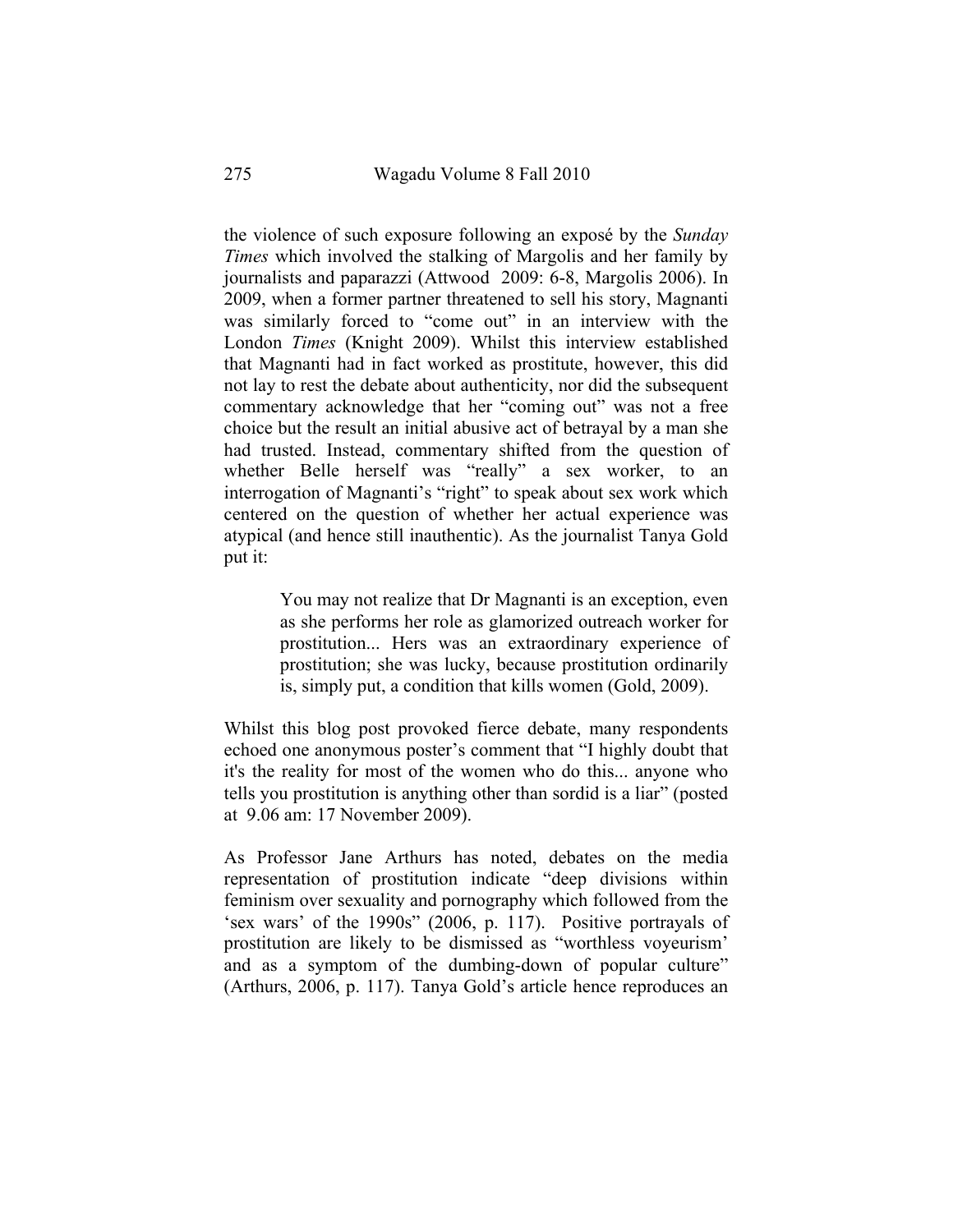opposition which has been identified by many feminist researchers (Bernstein 1999, Bernstein & Schaffner 2004, Brennan 2004, McClintock 1993, Satz 2006, Weitzer 2000), between "sexpositive" and conservative accounts of sexual commerce. In this sense, it can be read in the context of what sociologist Ronald Weitzer describes as a "moral crusade" against prostitution by radical feminism and the Christian right, and which is characterized by "a host of outlandish claims", especially about trafficking (2006, p. 33). As Elizabeth Bernstein has noted, conservative accounts of sex work have tended to divert public attention to trafficking and violence as a means of justifying the criminalization of prostitution (2007, p. 3). While she does not deny that violence exists, Bernstein suggests that the media focus on "victimized" women and their exploitation by "bad men"' prevents engagement with the more complex experiential realities of sex work (2007, p. 3-4).

In the media critique of Belle de Jour, the narrative of "bad men" becomes rewritten as one of "bad women". Belle is seen as a procuress who lies to young women in order to tempt them into prostitution. But what this account misses is precisely that Belle claims to speak only for herself. In this paper, I want to argue that Belle, as blogger and later as media commentator in her own right, opens up a space which both calls into question polarized debates about sex work, and questions black-and-white notions of authenticity and intimacy. The media's obsession with establishing Belle as somehow inauthentic hence precisely conceals a need to shut this down. The reaction to her blog encapsulates the question of whether the increasing cultural visibility of sex work represents a capitulation to capitalist values and/or an extension of the media's exploitation of women, or whether such representations allow sex workers to speak out and hence to "overcome a long history of stigmatization of sex workers" (Arthurs 2006, p. 117).

However, this "speaking for oneself" does not imply that the self can ever be fixed as a single, unitary or "authentic" entity. Belle's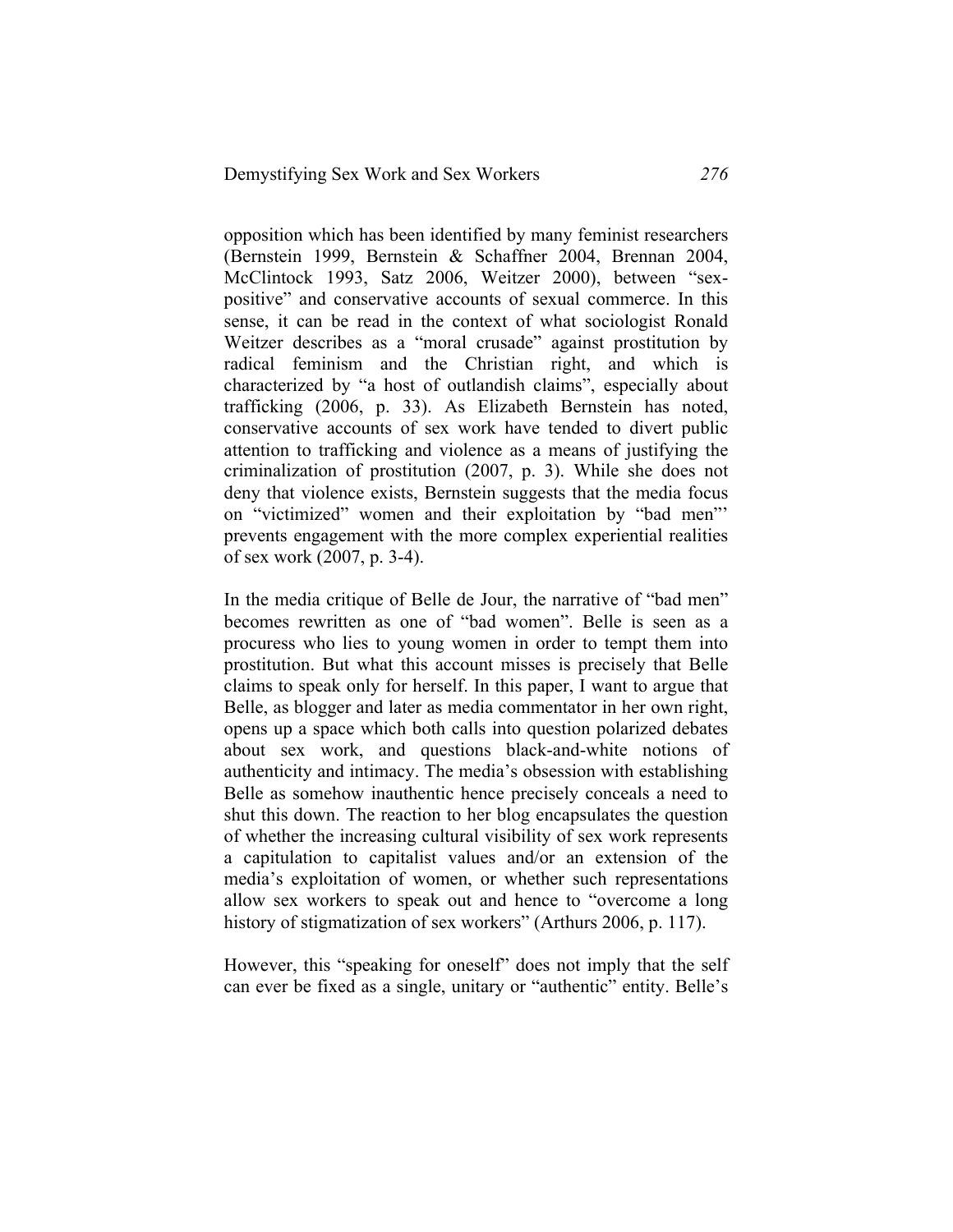construction of her multiple selves involves layers of mystification and demystification; in developing a voice that both speaks of her real, embodied experience and simultaneously speaks to the reader's fantasy, Belle de Jour refuses the notion that sex workers represent a unitary category that can be spoken for. It is precisely by refusing the terms of the debate, as the author of her own shifting and multiple personae, that Belle suggests that it is possible for sex workers to be the authors of their own narratives, to speak for themselves. By singling out Belle as a special case, both her detractors and some of her fans miss the ways in which digital media enable marginalized subjects to construct and occupy liminal spaces from which it is possible to disrupt and problematize the binaries between sex work and other forms of labor as well as to resist stigmatization by speaking about what is deemed to be shameful and secret.

### **Sex Work Online**

Recent academic writing has focused on the increasing role played by digital media in the sex trade. This work has focused on the use of the internet by sex workers themselves (Constable, 2003; Schaeffer-Gabriel, 2005; Bernstein, 2007) as well as websites by and for mainly Western men who use prostitutes either at home or abroad (Soothill & Hughes, 2003; Sanders, 2005; Holt & Blevins, 2007). Elizabeth Bernstein suggests that the increasing importance of the internet to sex workers and clients is part of a wider shift in the cultural meaning of sexual commerce. Bernstein notes that, contrary to expectations, sex work has persisted and even flourished in post-industrial societies, and that the Internet is central to the ways in which it has "diversified along technical, spatial and social lines" (Bernstein, 2007, p. 3). What is more, in this changing late capitalist economy, the nature of the services that sex workers are selling has also undergone a shift. She argues that increasingly, what is being sold is not simply an anonymous sexual encounter, but intimacy; a change which is typified by the provision of a "girlfriend experience" (Bernstein, 2007, p. 107-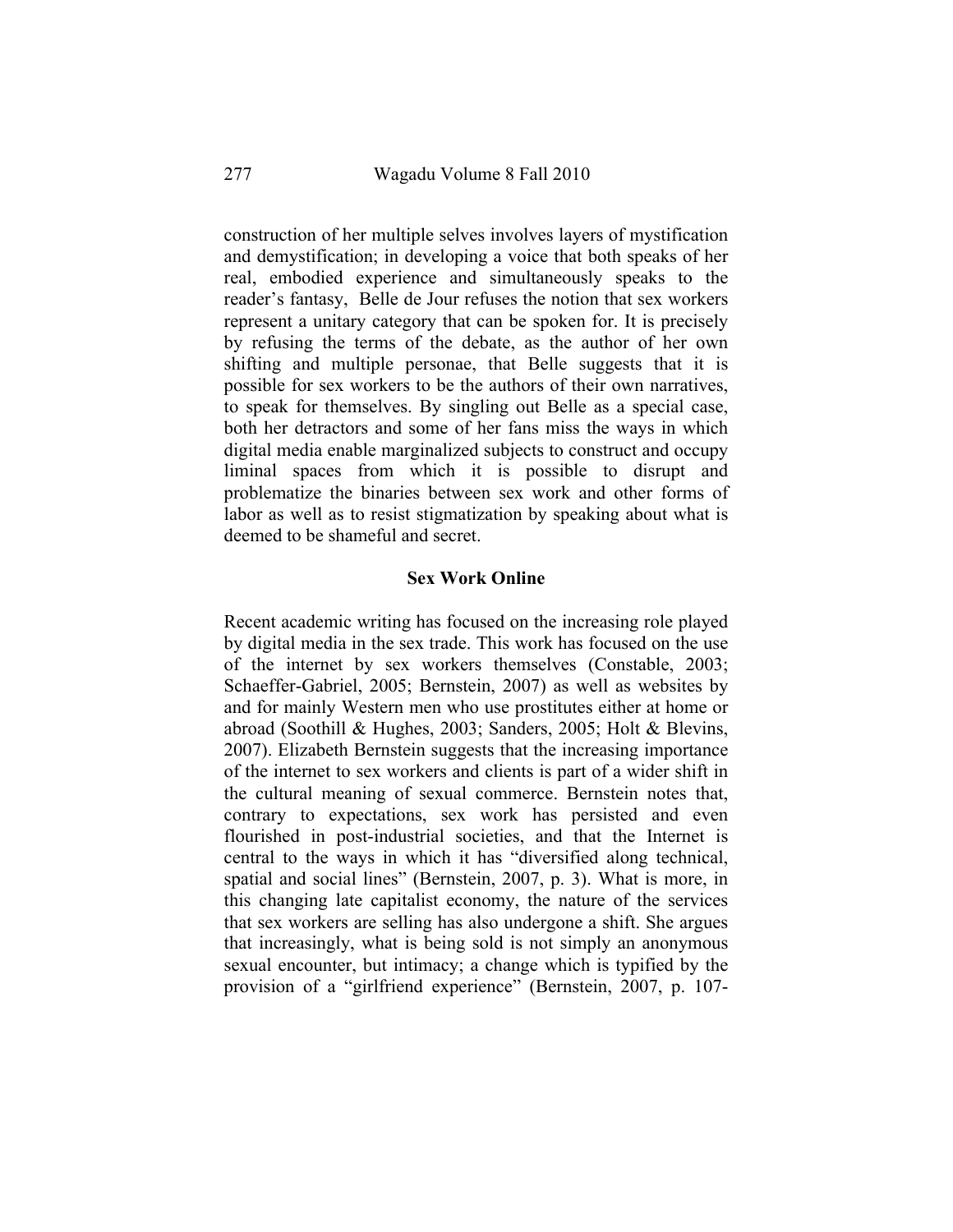129). This consists of an encounter which involves not only sexual acts such as intercourse, but may also include talking, massage, kissing and cuddling, and is hence "more like a non-paid encounter between two lovers" (Bernstein 2007, p. 126).

Bernstein argues that the girlfriend experience, which was first provided by white, middle-class and non-immigrant U.S. workers with "sufficient cultural and bodily capital to fulfill their clients' fantasies of sex with an equal" became popularized through bulletin boards and chat rooms, creating enough demand to produce a new generation of "intimacy workers" (Bernstein, 2007, pp. 126-127). Certainly this resonates with Belle's experience. As she noted in an interview with Billie Piper broadcast on UK television, the services she provided 'depended on the person':

> Often it would start off like a normal appointment where you have a drink, a bit of chit-chat, then sex, then let's sit down and have more chat, maybe watch a movie or order room service, then sex again, then sleep, then sex in the morning. *They're paying for intimacy* (Magnanti, 2010).

What is interesting about this notion of intimacy is that it resonates as much with Belle's encounters with her blog readers as well as with the sexual services she provides. Both are encounters between embodied subjects whose identities are nevertheless ambiguous and constructed; both involve the construction of quasiprivate spaces within the public domain. The internet has been widely imagined as a space of transgressive encounters with forbidden others, as a site of danger as well as a space in which it is possible to "play" with identity and live out one's fantasies (Ferreday, 2009a, 2009b). Belle herself describes how her first steps in the sex trade were made possible by the ways in which the internet brings the public and the private into proximity. Belle carries out a web search for escort agencies from her work desk, noting that "the miracle of information technology means that any site is only three clicks away from an escort service, really" (Belle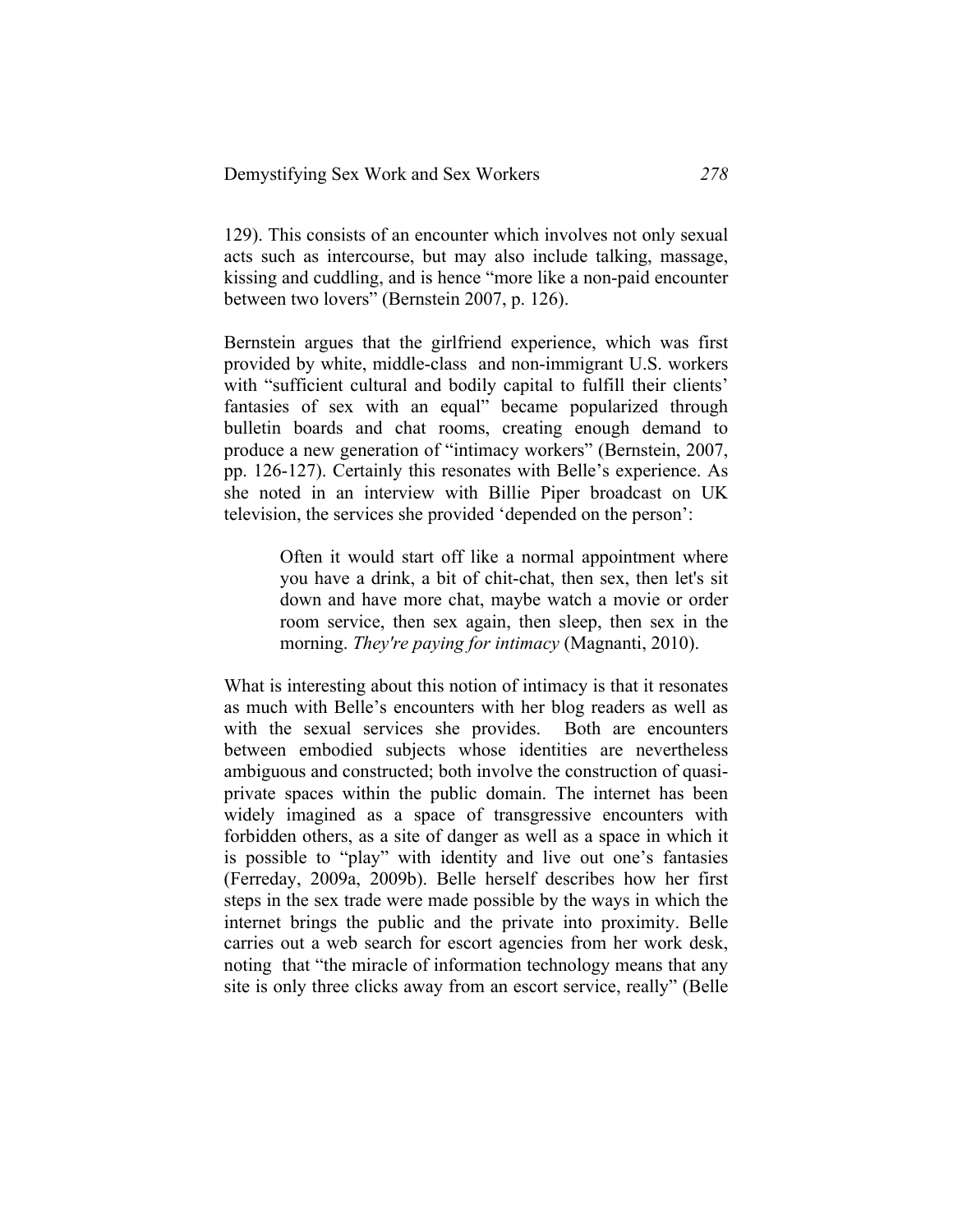de Jour, 2005, p. 20). While much of Belle's writing deals with the difficulties she experienced in keeping her sex work, "official" work, and personal lives separate, then, she is constantly reminding us that in digital space, as in "real life", not only is the membrane between the public and the private paper-thin, but the categories of public and private are themselves fluid. Hence she is constantly deconstructing and challenging the question that fixated the media: namely, who is the "real" Belle? Thus the scene is set for the emergence of Belle the blogger: a figure of the borders who occupies the space between public and private, online and offline, the 'real' and the fantastic, and whose ironic voice continually disrupts these binaries.

### **Performance and Narrative: The Creation of Belle**

This self-authorship is demonstrated by Belle's reflections on her offline as well as online construction of her working persona through the selection of an escort service. While all the agencies advertize using a common style, often typified by quasipornographic photographs of women, accompanied by a few fictionalized biographical details, she chooses one whose workers appear "attractive" and "normal" (Belle de Jour, 2005, p. 20). From this follows an email exchange with the woman who later became her "manager", involving negotiations about setting up an online portfolio and the kinds of services that will be listed (Belle de Jour, 2005, p. 21-29). This involves a photo shoot with a woman photographer hired by the escort agency and the writing of a profile (Belle de Jour, 2005, pp. 46 - 49). It is a matter of some pride to the articulate and well-spoken Belle that she, unlike most of the other women, is allowed to write her own. Here, she satirically notes the manager's pride at having 'bagged another graduate' (2005: 47). This section arguably works to destigmatize sex work, undermining the popular assumption that it is a choice grounded in destitution or lack of education. However, the reminder that most women are not 'allowed' to participate in their own image construction reminds us that Belle is a special case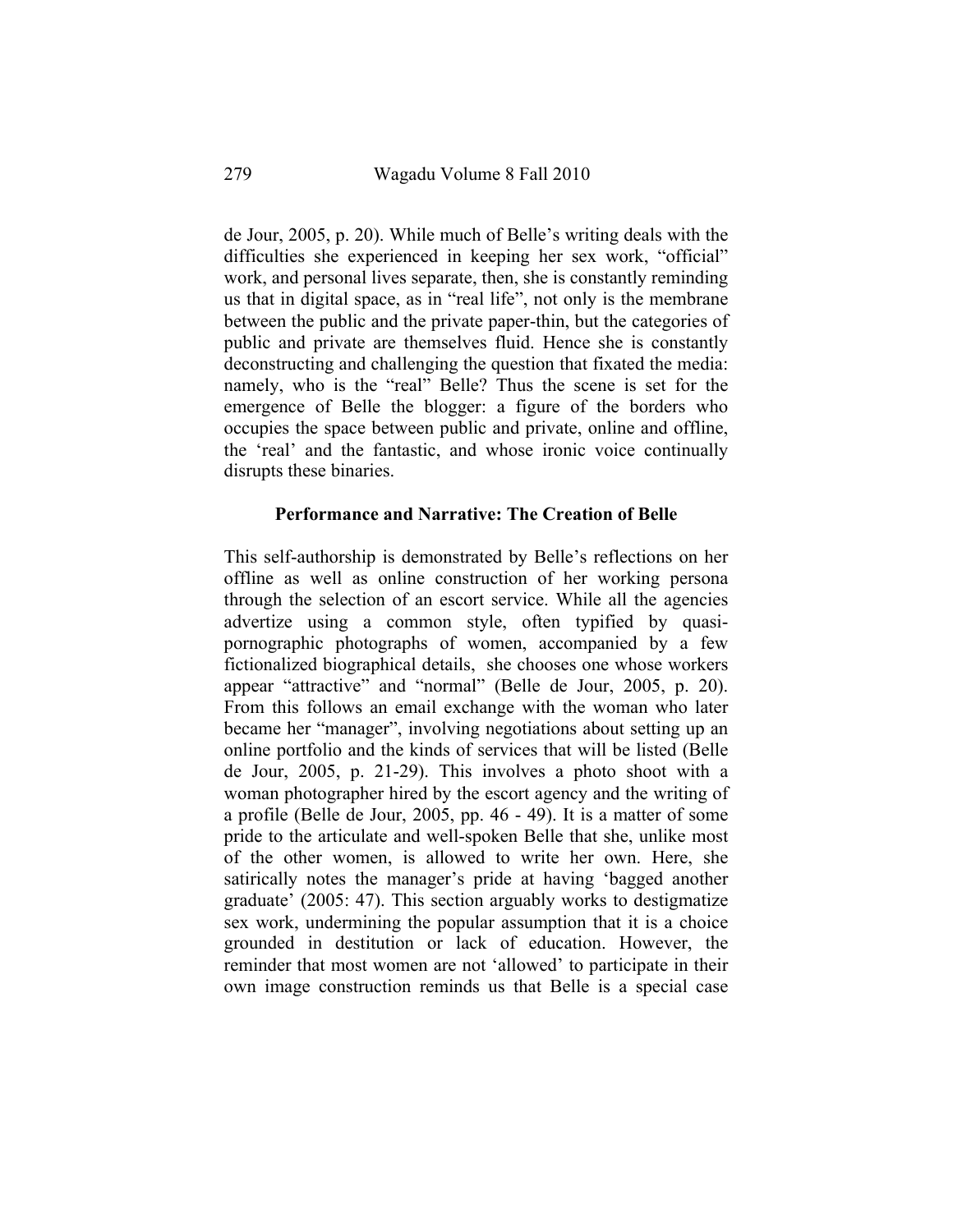whose relative privilege enables her to make choices not available to other workers.

A section in which Belle records the photographic "tricks" and manipulations that are used to produce the right image and the way in which they manipulate reality, further works to portray Belle as an actively engaged subject (2005, p. 49). Here, an explicit connection is hence made between the work of prostitution and that of digital identity formation. Her anxiety about being recognized from her profile mirrors that of being spotted in meetings with her manager and, later, of running into friends and acquaintances in the course of her work. The online and the offline worlds of sex work are portrayed as mirroring and echoing one another: each involves creating persona that appeals to the other's fantasies; both take place in liminal and anonymous spaces that are nevertheless embedded in "real life". This is true of the website on which she is pictured for anyone to see (but is nevertheless confident that in embodying the figure of male erotic fantasy she is effectively invisible) as well as in the hotel rooms, taxis and anonymous central London coffee shops where she meets with her manager.

Such offline spaces connect, as I have argued, to form a virtual geography of the city which exists alongside but is discontinuous with the spaces, home, offices, places to meet friends and lovers, of her official life as Brooke. Instead, these spaces are part of what might be seen as a virtual or fantasy world into which she enters through the medium of digital technologies. This is not a world in which fantasy and reality are separated or in opposition; rather Belle is engaged in a constant self-construction and selfpresentation in which reality and fantasy are combined and performed for her various audiences. Contrary to the narratives of cyber-identity that privilege textual, disembodied self-construction, however, her self-authorship is an embodied process that is embedded in geographic, temporal and corporeal realities.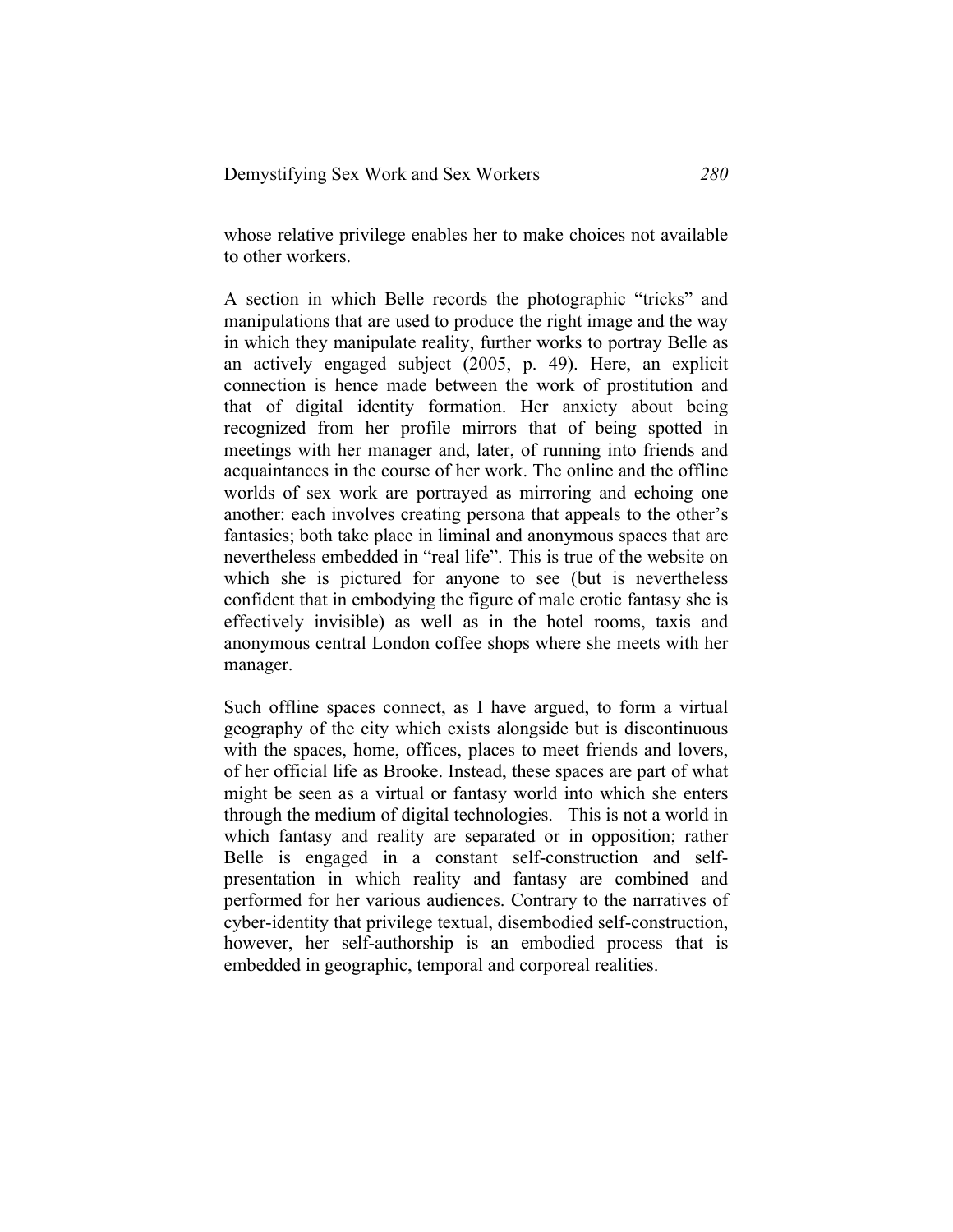In her writing, she portrays herself as an active agent in the creation of her fantasy persona, but the notion of agency is itself revealed to be a fantasy through her satirical, frequently detached approach to the production of her image, as the following exchange with the photographer suggests:

> We worked through a dozen standard glamour shots. "Are you getting bored yet?" she asked.

"Yes".

She looked hard at me. '"You're bored? That's terrible."

"I was being ironic. Actually, I'm not bored at all," I said, cupping my own breast for the thirtieth time (Belle de Jour, 2005, p. 46).

Here, in the tension between the stilted performance of a male fantasy and her own ironic commentary on that performance, one can see the familiar voice of Belle begin to emerge. Importantly, this performance is produced in relation to a policing gaze which is not that of the male client, but of a woman. This both touches on the idea that the sex worker's identity is not a matter of individual choice, but is produced within structuring discursive norms of heterosexual femininity. Here, though, this feminine self is produced not in relation to a desiring male gaze, but through dialogue with a female spectator who, framing Belle through her camera lens, might be read as standing in for the female reader/fan Belle's relationship with the photographer is ambiguous. Together, they are engaged in producing an image designed to be positioned on a commercial website orientated to the economically powerful male gaze.

This process precisely involves the erasure of cultural capital to produce the correct image of relative economic inferiority as well as sexual submissiveness; for example, by changing her designer underwear for something less classy Belle de Jour, 2005, 45). However the ironic response to the question "are you bored?" suggests the blogging voice which allows (female as well as male)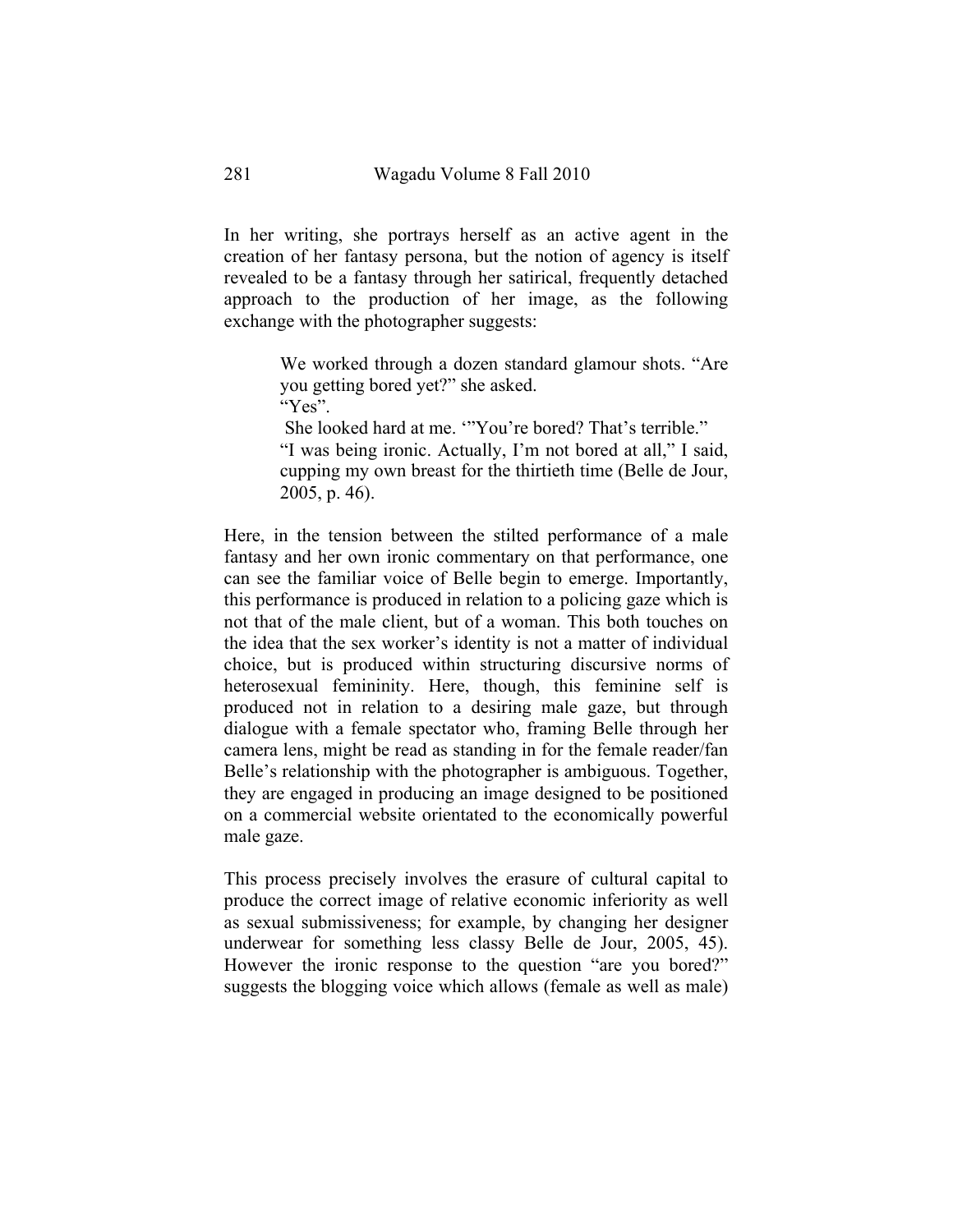readers to see through this manufactured image of femininity. Yet the response "that's terrible" represents a moment of rupture, calling into question the opposition between fantasy/image and authentic self. Belle's "authentic" and privileged voice ("I was being ironic") emerges at precisely this moment of rupture.

In this exchange, then, Belle is engaged in a dual performance: the production of the offline escort service persona which is designed by a collective of women to appeal to male desires, and the proximate development of the blogging 'voice'. Whilst both 'acting' and using humor are common strategies for sex workers, as Teela Sanders has argued (2004, 2005), here this notion of a multi-layered performance are given particular resonance by the anonymity of cyberspace. In digital culture, one becomes used to the vagaries of online identities: assumed personae, unexpected changes of identity or virtual location, sudden disappearances. In the case of Belle de Jour, however, the only surprise is that she turned out to be exactly what she claimed: an educated, middle $class<sup>2</sup>$  woman in her thirties who had worked as a prostitute in London. But she is simultaneously shown engaging in constructing layers of fantasy, not only in her working life but as a blogger. Most importantly, she offers, and continually withdraws, a fantasy of seeing what is "authentic" about sex work.

### **Pleasure and Authenticity**

This notion of authenticity is given a further twist by some of Belle's fans, notably the writer Jeannette Winterson. While Belle plays with the idea that she is letting us in on the reality of sex work, Winterson's response appears to suggest that real pleasure lies in being the sophisticated reader who is in on the joke. For Winterson, in order to enjoy Belle's writing, it is necessary both to claim that the blog is autobiographical, while simultaneously leaving open the possibility that it is fiction and hence that no actual woman has had to undergo the dirty reality of sex work in order to make the reader's pleasure possible. Winterson's article on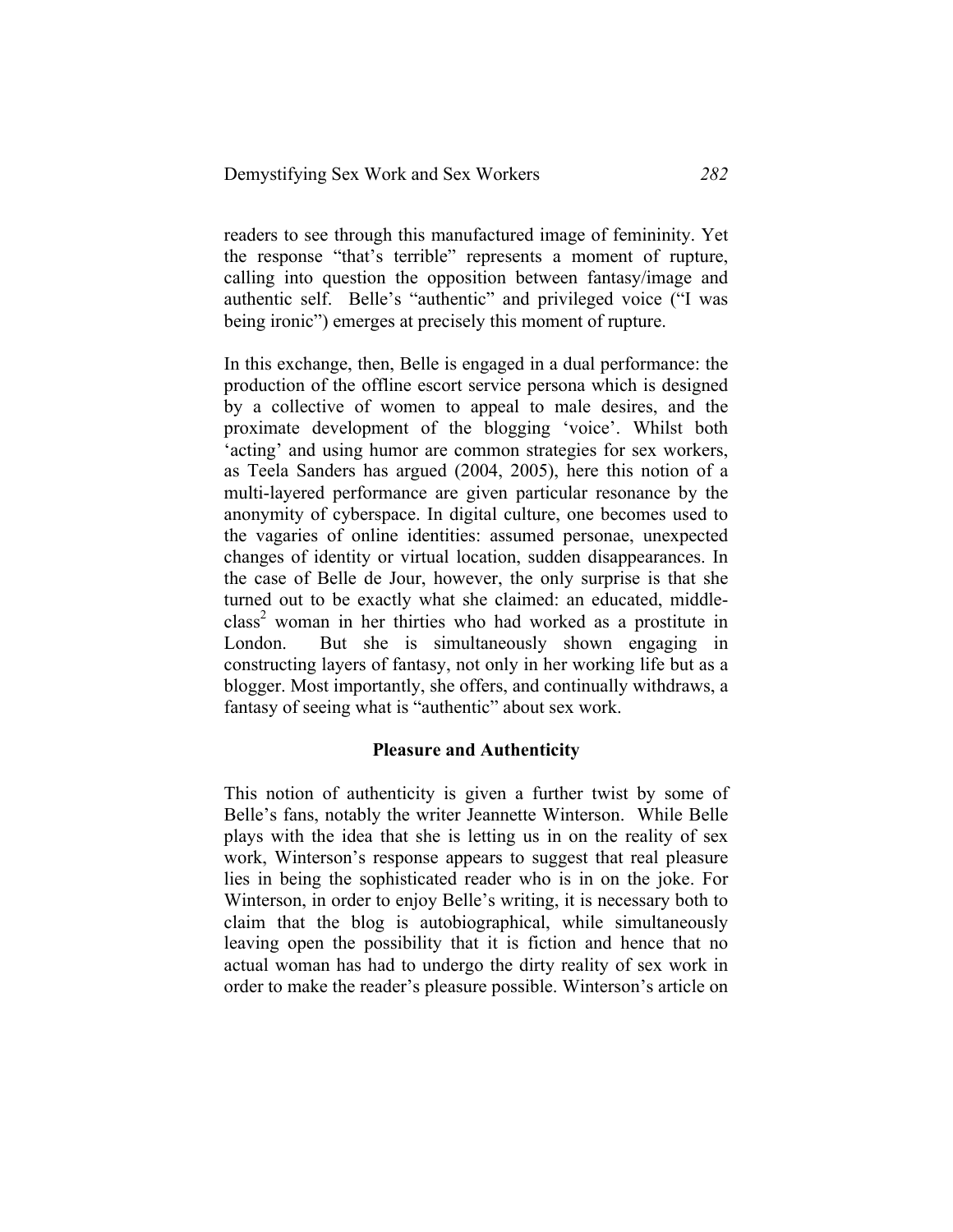Belle in the London *Times* exemplifies this. For Winterson, Belle is a fiction, perhaps, but a necessary one in that she embodies female sexual agency in a way that is an "antidote" to the "moronic low-level porn" that saturates contemporary popular culture, as well as to reality television, with its insistence on "tales of ordinary folk" which, she rather snobbishly opines, are "as flat and dead a hell as we can make for ourselves" (Winterson, n/d). This being the case, it hardly matters whether Belle is "real" in the sense of being an actual sex worker who offers anthropological insights into some Other world of sexual labor: indeed, she claims, this is the least interesting aspect of Belle's writing:

> What exactly have we learned that we did not know before? Answer - nothing. We all know that expensive tarts work the rounds of expensive men. We know too, that for the majority of prostitutes, life is a freezing doorway, a short skirt, and a drug habit. Belle de Jour is quintessentially a theater act, whether or not she is real. To read her as a documentary makes us naïve or just stupid (Winterson,  $n/d$ ).

For Winterson the novelist, Belle is interesting and entertaining precisely in that she is a storyteller whose anonymity merely reminds us that Other is always unknowable, always strange. This represents, she argues, a profound truth about the nature of desire which becomes more explicitly visible in the transaction of sex work, as well as in the shape shifting anonymity of cyberspace: that it is always dependent on performance and in some sense always involves objectification and distance (Winterson, n/d).

In academic writing, one can also trace this attachment to Belle as a figure of female sexual agency who represents the liberating potential of digital media. For Feona Attwood, the anxiety that Belle might be a male fantasy who represents a continuation of what Linda Williams has termed the pornographic "male fiction about loose-lipped women" (cited in Attwood 2009, p. 7) is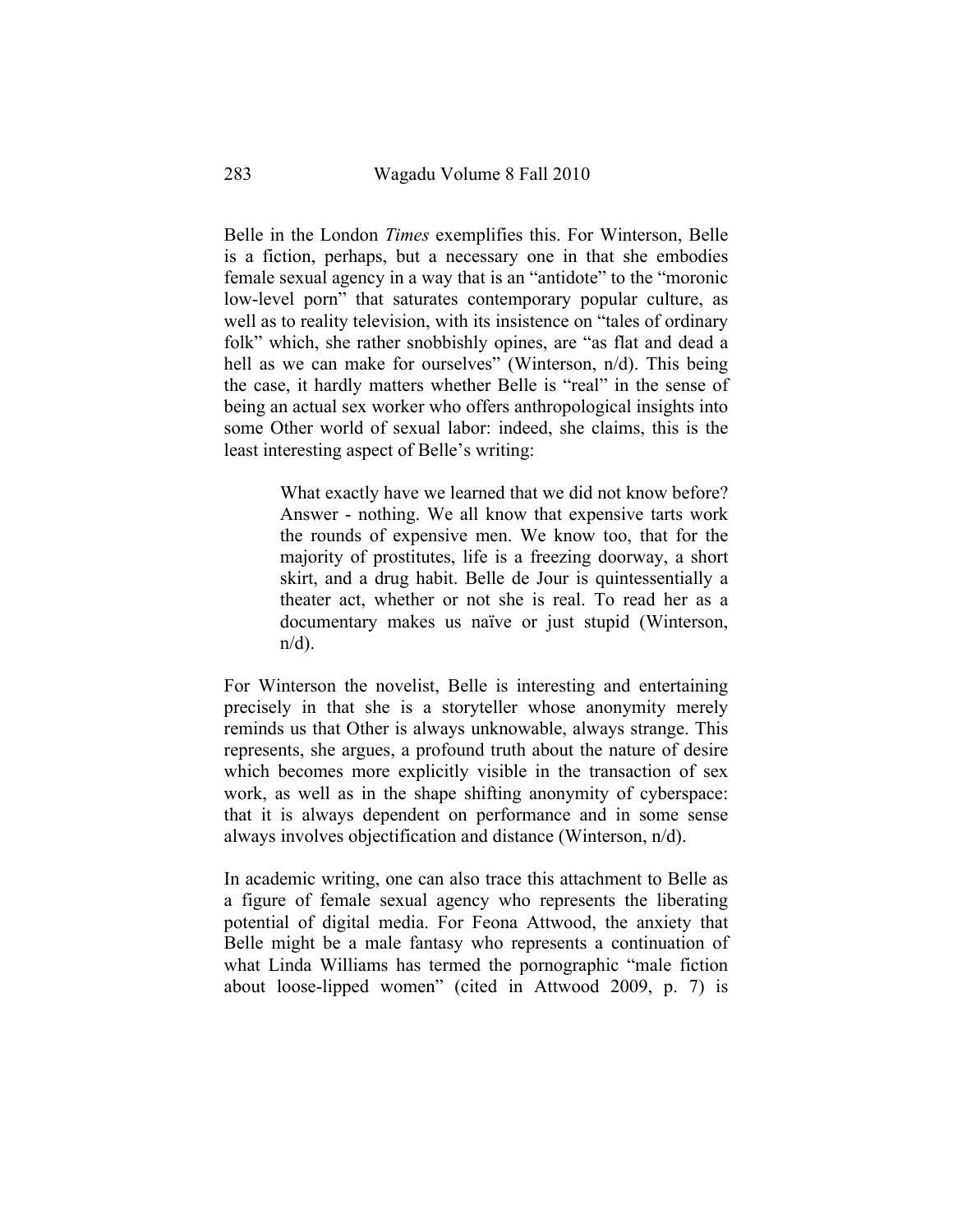counteracted by the ways in which her writing speaks to the need for representations of the autonomous, desiring female subject who "step[s] outside feminine norms" (Attwood, 2009, p. 14). In this sense, Attwood argues, she is part of a tradition of disputed texts for and about women, and especially about female desire, which are "criticized and ridiculed" but are simultaneously "a focus for debates about the representation of contemporary female sexuality" (Attwood, 2009, p. 10-11). Attwood demonstrates how such texts have been read as both being engaged with feminist debates about sexual identity, and at the same time as having failed on feminist terms, and how this failure gets articulated through an ideological reading which suggests that the apparent feminism of the text belies or distracts from an underlying and hidden reproduction of more reactionary values (Attwood, 2009, p. 11).

Although some readers were seduced by Belle's writing, , others expressed concern that her breezy online persona must be hiding something: either that her memoirs were in fact fictionalized or, more disturbingly, that some bad experience, some trauma, must have been edited out of the published narrative in order to make it palatable. In the article that revealed her offline identity, the journalist and author India Knight wittily summarizes this sense of disquiet in a description in their first encounter, in which she attempts to read Magnanti's face. She caricatures her own reaction as one of anxious searching which parodies earlier attempts to read the "reality" "behind" the published text. "I scrutinize her face,' she writes, 'without quite knowing what I'm looking for — dead eyes, maybe, like in a movie, or something a bit grim and hard around the mouth" (Knight, 2009). She notes her relief on finding no such stereotypical traces of 'hardness' on a face that, reassuringly (or threateningly, depending on one's point of view), appears "perfectly normal", unmarked by her experiences (Knight, 2009).

Other commentators, both before and after the exposure of Belle de Jour's identity, are less convinced. In an article in the *Times*, the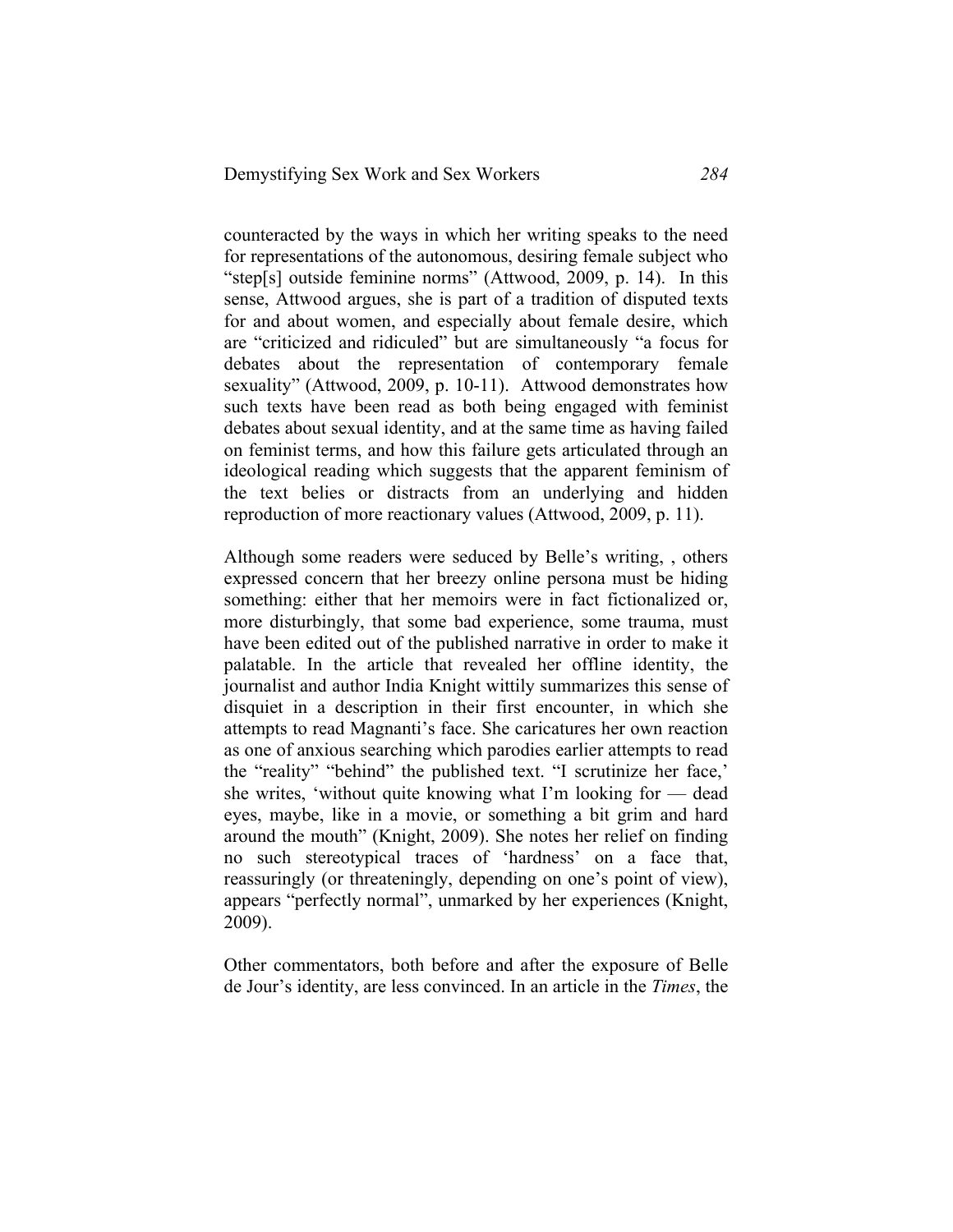criminologist Roger Matthews argues that defiantly positive accounts of sex work like Belle's mask a deeper ambivalence. Writing of his research with high end sex workers, he argues:

> Nearly all of the women whom I have interviewed...carry considerable emotional baggage, consume significant amounts of illicit drugs and alcohol, feel lonely and isolated, find it difficult to maintain any type of meaningful relationship - particularly with men - and have little or no contact with their family because they feel ashamed. And very few manage to save any significant amounts of money (Saner, 2008).

In addition, he concludes, all prostitutes live in fear whether they admit it or not: he concludes that "to be in a flat or a hotel room with an unknown man for an hour or so is a daunting prospect for any woman", but particularly so when he is "paying for the use of the woman's body" (Saner, 2007). Sex workers who claim agency are hence suffering false consciousness: the power structures that produce the choice of entering into sex work are so rigid, and so all-encompassing, as to make it no choice at all.

Given the problematic nature of the critique cited above, it is little wonder that some commentators have been defiant in their embrace of Belle as a postfeminist heroine. Leaving aside questions about whether the "emotional baggage" described is unique to women who fall into this category, particularly problematic is the way in which 'shame' is naturalized as an inevitable and detrimental consequence of being outed as a sex worker. Further, while the threat of sexual violence clearly remains a reality for women both inside and outside the sex industry; nevertheless this does not justify the claim that all women are necessarily terrified by the prospect of sleeping with an "unknown man".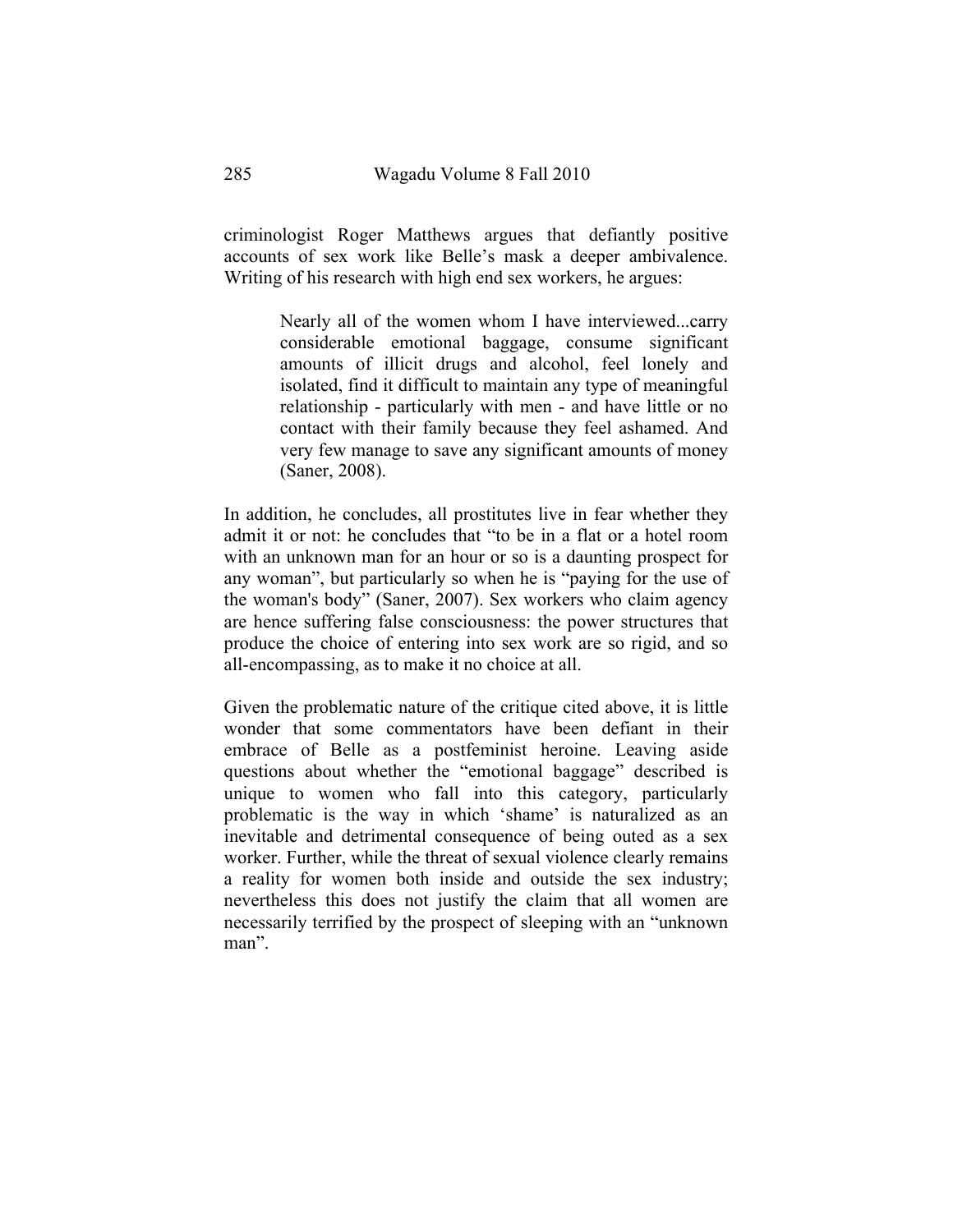To accuse Belle of being in denial or, in more political terms, of suffering from false consciousness, is I would argue to miss the point of her appeal. Again, in her "outing" interview in *The Times,*  Brooke Magnanti is candid on the subject of loneliness. However, she is speaking not of her experience of sex work, but of her inability to be recognized as a successful writer. Asked if she has ever felt lonely, she replies: "Sometimes… because of the writing, not because of the sex. And being anonymous is no fun. No jolly lunches to celebrate the book's success; I couldn't even go to my own launch party. On the plus side, I didn't have to do book tours" (Magnanti, cited in Knight, 2009).

The notion of isolation is similarly problematic. Whilst it would be possible to argue that the very existence of Belle's blog proves that she is alone in her offline life, it is at least as plausible to argue that the author of a blog read by millions is in fact constantly engaged in making and maintaining social connections. It should be remembered that Belle is not simply an anonymous author: she was, and remains, an active blogger who continually solicits and replies to responses from her multitude of readers. Matthews' account seems to suggest that such connections, made anonymously, are of no more value and are no more 'real' than the performance of intimacy that characterizes the prostitute/client relationship, that in her interactions with her readers Belle is merely flattering and fooling us using the same skills she perfected in hotel bedrooms. It is striking how strongly this resonates with Winterson's positive reading of Belle, the difference being that Winterson asks us to accept and celebrate this writerly act of seduction.

### **Conclusion: the Fantasy of 'Knowing' the Other**

Although they appear very different in their attachments to Belle, all the accounts I have cited above share an important characteristic. We can see in both Winterson's account and the attempts to track down and expose the "real" person 'behind' the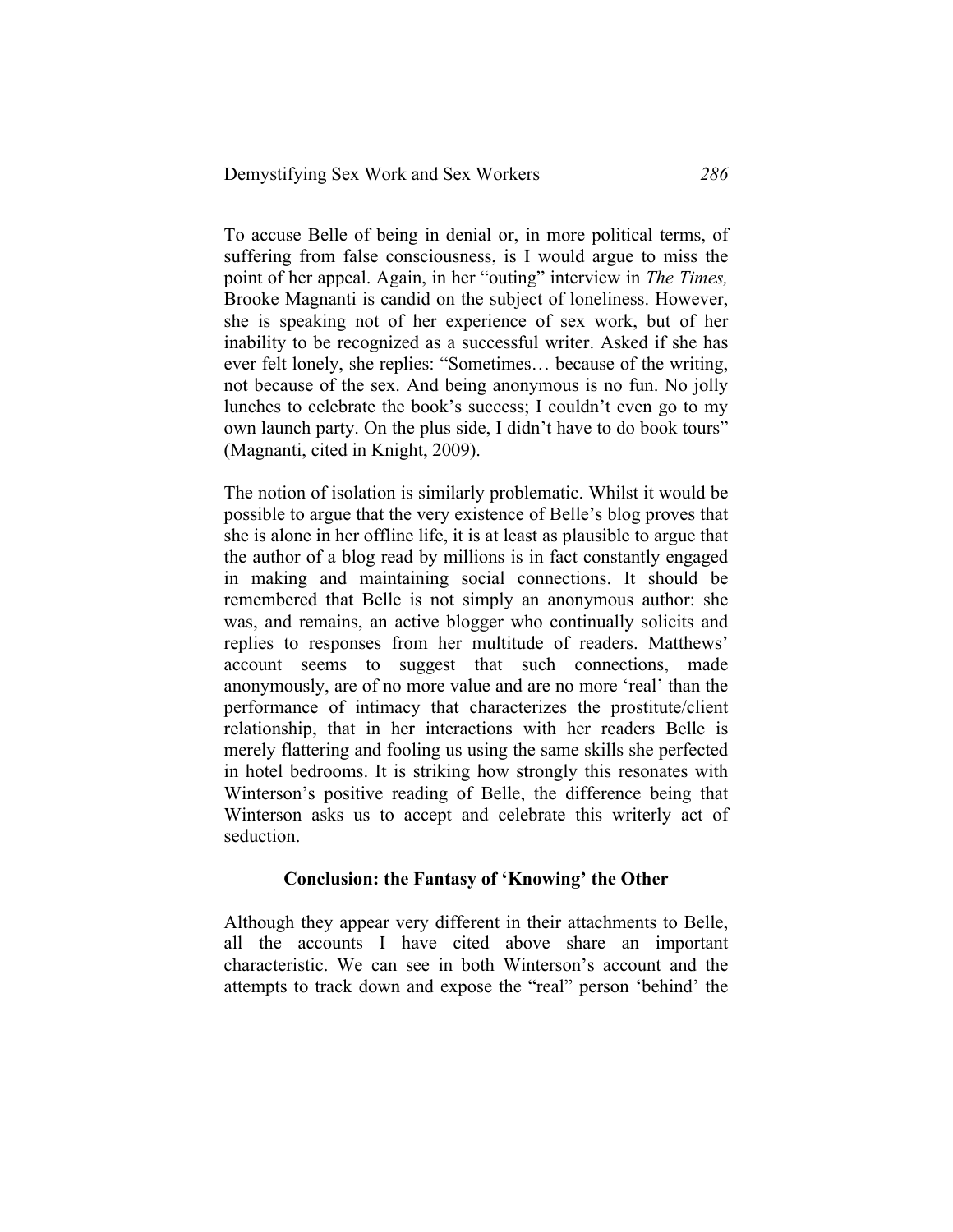story, we can also perceive a hope on the part of both fans and detractors that she is not real. Indeed, most of the early 'false alarm' outings of Belle involved the investigation of specific writers or groups of writers. It is almost as though those who pursued her *wanted* her to be a writer and not a prostitute. In order to 'enjoy' her writing, she must remain fixed in what is seen as the essentially unknowable fantasy realm of cyberspace. Enjoyment, for readers like Winterson, lies in the fantasy that the online world is pleasurable in that it allows for identity play, encouraging subjects to try on entirely fabricated identities. If Belle de Jour is really just a fantasy, this would suggest that the reality of sex work is always elsewhere, in news stories about drug addiction and trafficking which are important but which need not disrupt 'our' pleasure. What Belle de Jour reminds us is that, as I have argued elsewhere, the real value of cyberspace may be in its ability to allow real lives to be spoken of, real voices, in all their complexity, ambiguity and difficult-ness, to be heard (Ferreday, 2009).

The desire to out her hence, I think, conceals a hope that Belle would turn out, reassuringly, to be a writer, hence 'one of us' and not really a prostitute at all. That she should turn out to be both is troubling for a society still heavily invested in the age-old binary of good woman and bad girl, Madonna and whore, and that sees sex work in teleological terms, as a downward spiral. Simply put, Belle disrupts two deeply held myths that persist in Western culture. The first is that one "ends up" as a sex worker, that in coming to embody the figure of the prostitute one is at best excluded from mainstream society and at worst, doomed. Indeed, Belle's importance may lie in speaking, not for sex workers, but for *former* sex worker, and thus disrupting the eschatological timeline that is implicit in the moral panic narratives that circulate around both sex work and cyber identities What she tells us is that sex work may simply be part of an individual's history and experience, a product of economic and embodied social realities rather than the transformative and irreversible transgression or inauthentic and flaky walk on the wild side that is often portrayed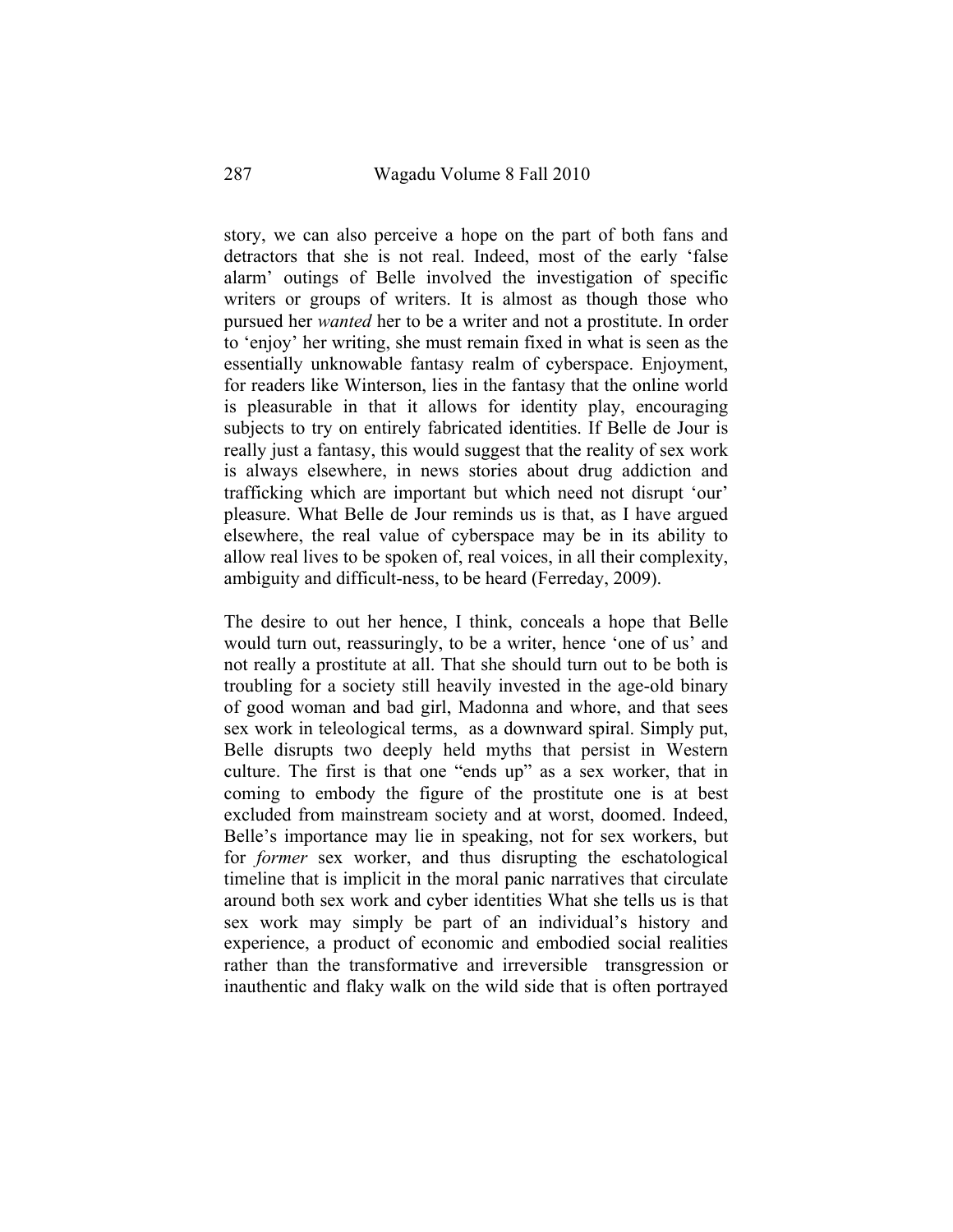in art and popular media. As she herself insists, she is not attempting to sell sex work as a career, nor as a route to empowerment:

> Have I ever said that being a sex worker is a great job for everyone? No. In fact, I spend about half of my email time every day discouraging people clearly unsuited to the job from doing it. I'd be interested to know how many of my critics have actually successfully talked anyone out of sex work, because I do it *all the damn time*. (Belle de Jour, 2010, posted March 11).

Although Belle remains a problematic figure, her defiant, angry, seductive voice remains an intervention into the idea of sex workers are neither fallen women nor inhumanly eroticized Others. Whilst her fame has led her to be accused of glamorizing prostitution, she is only one of a growing number of sex workers whose online writings are worthy of further study. We do not need to accept some notion of sex work as a completely free and unconstrained choice, in order for this intervention to be valuable. Instead, the real importance of Belle's writing lies not in its universal representativeness, but in its uniqueness. Above all, she shows that it is possible, through digital technologies, for sex workers to tell their own stories, to tell of their own embodied experiences. However, such a speaking out need not, indeed cannot, tell the 'whole truth' about sexual labor. What Belle tells 'us' is that by speaking for themselves, workers might be able to show the diversity and difference that exist within the unitary category of 'sex work'.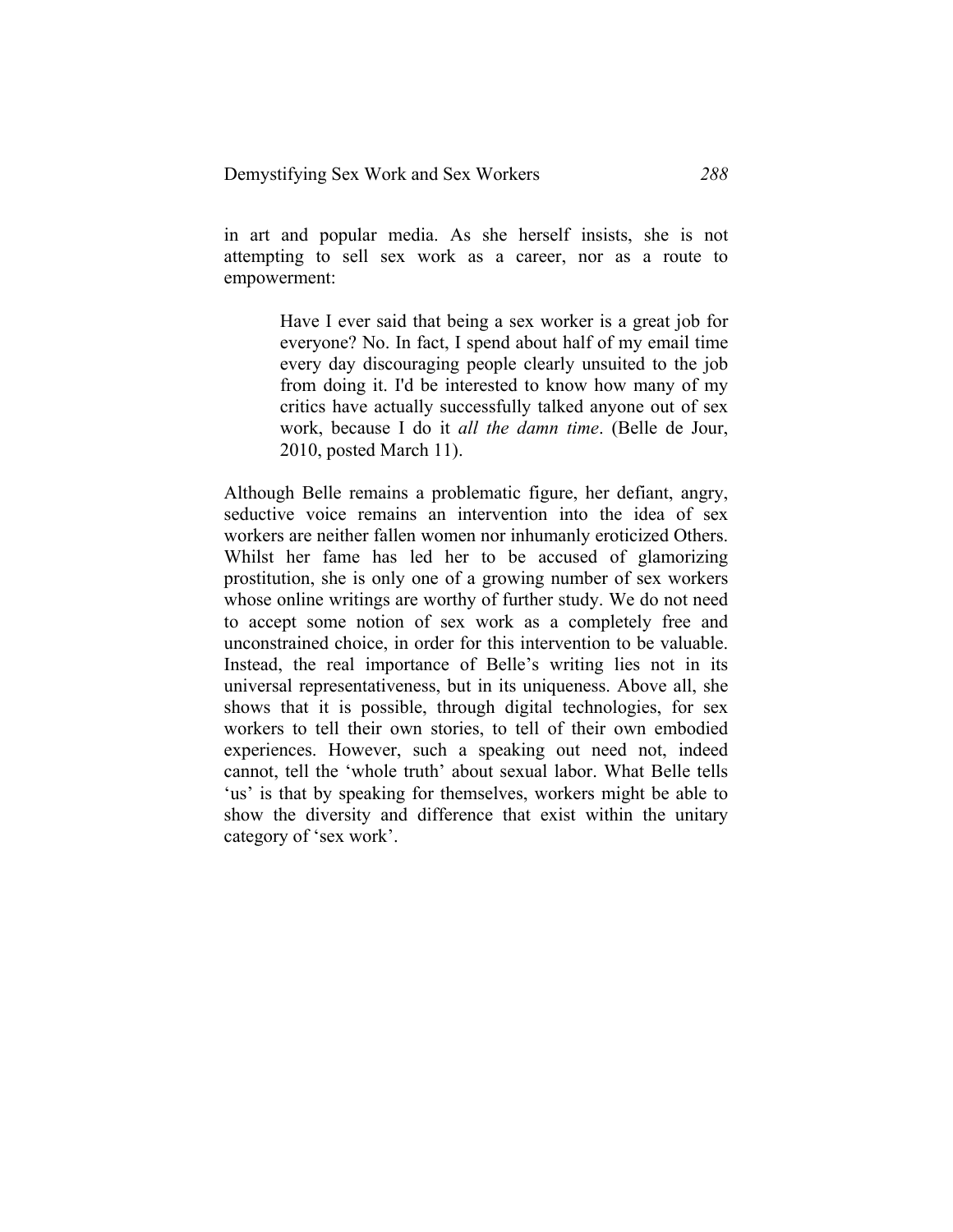## **REFERENCES**

- Attwood, F. (2009). Intimate adventures: Sex blogs, sex 'blooks' and women's sexual narration. *European Journal of Cultural Studies, 12* (1), 5-20.
- Belle de Jour (2005). *The intimate adventures of a London call-girl.* London: Phoenix.
- Belle de Jour (2010). *Diary of a London call girl* (blog). Retrieved from http://belledejour-uk.blogspot.com/.
- Bernstein, E. (1999). What's wrong with prostitution? What's right with sex work? Comparing markets in female sexual labor. *Hastings Women's Law Journal, 10*(1), 91-117.
- Bernstein, E. (2007). *Temporarily yours: Intimacy, authenticity, and the commerce of sex*. Chicago: University of Chicago Press.
- Bernstein, E. & L. Schaffner, Eds. (2004). *Regulating sex: The politics of intimacy and identity*. New York: Routledge.
- Brennan, D. (2004). *What's love got to do with it? Transnational desires and sex tourism in the Dominican Republic*. Durham: Duke University Press.
- Constable, N. (2003). *Romance on a global stage: Pen pals, virtual ethnography, and mail-order marriages*. Berkeley: University of California Press.
- Ferreday, D. (2009) *Online belongings.* Oxford: Peter Lang.
- Gold, T. (2009). Comment is free. *The Guardian* (blog), 17 November. Retrieved from

http://www.guardian.co.uk/commentisfree/2009/nov/17/belle-de-jourtanya-gold

- Holt, T.J. & Blevins, K.R. (2007). Examining sex work from the client's perspective. *Deviant Behavior, 28 (*4). 338-354.
- Hughes, D.M. (2003). Prostitution online. *Journal of Trauma Practice, 2* (3-4): 115-132.
- Knight, I. (2009). I'm Belle de Jour. *The Times.* Retrieved from http://entertainment.timesonline. co.uk/tol/artsandentertainment/books/article6917495.ece.
- Magnanti, B. (2010). Interview. *Billie and Belle bare all*, (TV), ITV2, 25 February.
- Månsson, S.A. (2001). Men's practices in prostitution: The case of Sweden. In B. Peace and K. Pringle, (eds*.*)*, A man's world? Changing men's practices in a globalized world* (135-149). New York: Zed Books.

Margolis, Z. (2006). Response. *Girl with a one-track mind* [blog], 11

August*.*Retrieved from

http://girlwithaonetrackmind.blogspot.com/2006/08/response.html [accessed 15 July 2010].

McClintock, A. (1993). Sex workers and sex work: An introduction. *Social Text, 37*: 1-10.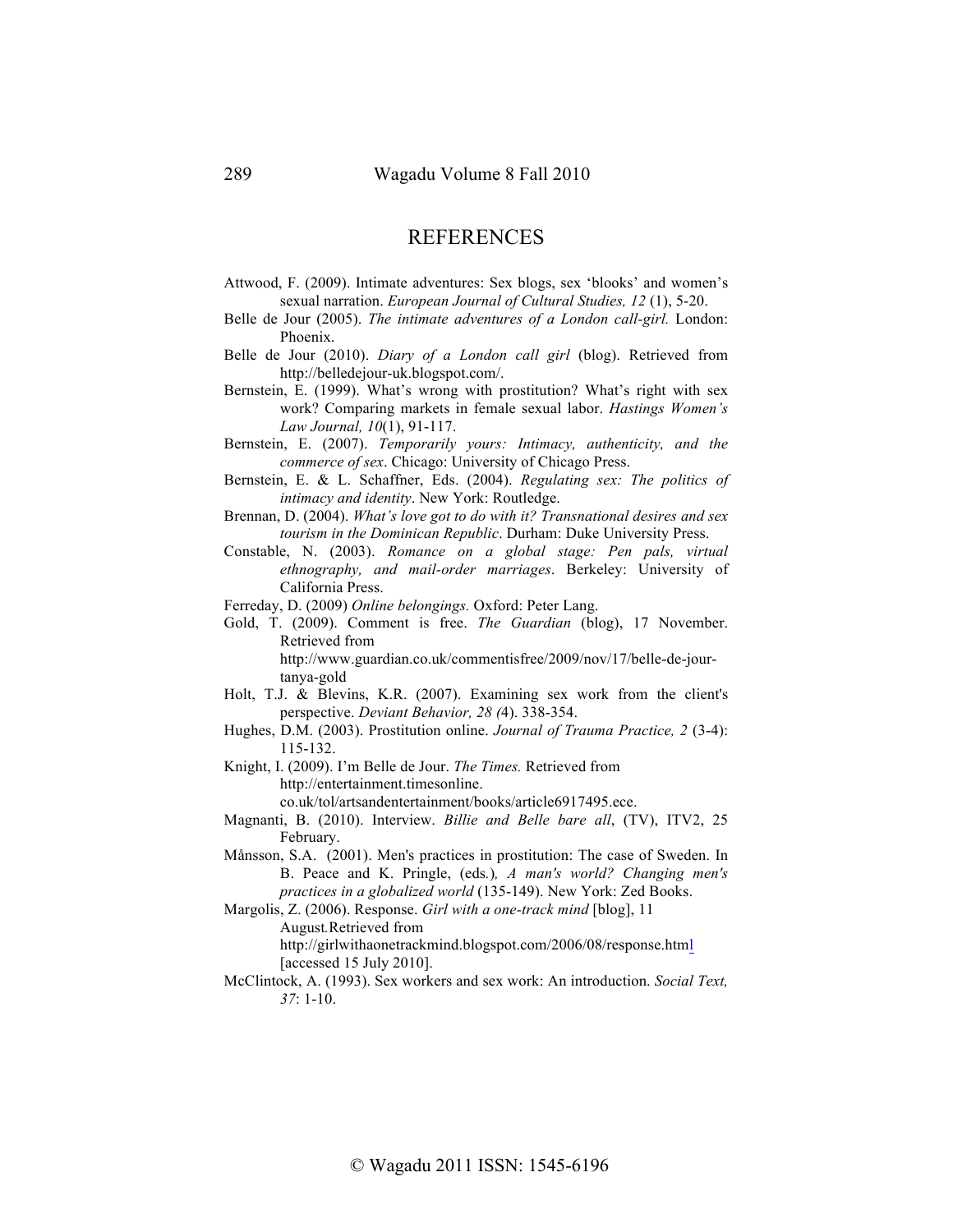- Sanders, T. (2005). "It's just acting": Sex workers' strategies for capitalizing on sexuality. *Gender, Work and Organization 14,* (4): 319-342
- Sanders, T. (2004). Controllable laughter: Managing sex work through humor. *Sociology, 38*(2) 273-291.
- Sanders, T., O'Neill, M. and Pitcher, J. (2009). *Prostitution: Sex work, policy and politics*. London: Sage.
- Saner, E. (2008). Wrong call. *The Guardian.* Retrieved from http://www.guardian.co.uk/politics

/2007/sep/20/ukcrime.immigrationpolicy

- Satz, D. (1995). Markets in women's sexual labor. *Ethics, 106*(1): 63-85.
- Schaeffer-Gabriel, F. (2006) Planet-love.com: Cyberbrides in the Americas and the transnational routes of U.S. masculinity. *Signs 31,* (2), 331-356.
- Skeggs, B. (1997). *Formations of class and gender: Becoming respectable.*  Thousand Oaks, CA.: Sage.
- Soothill, K. & Sanders, T. (2005). The geographical mobility, preferences and pleasures of prolific punters: A demonstration study of the activities of prostitutes' clients. *Sociological Research Online 10,* (1). Retrieved from http://www.socresonline.org.uk /10/1/soothill.html
- Walter, N. (2010a). How teenage access to pornography is killing intimacy in sex. *The Times,* January 17.
- Walter, N. (2010b). *Living dolls: The return of sexism*. London, Virago.
- Weitzer, R. (2000). *Sex for sale: Prostitution, pornography, and the sex industry*. New York: Routledge.
- Weitzer, R. (2006). Moral Crusade Against Prostitution. *Society* March/April, 31-38.
- Whelehan, I. (2000). *Overloaded.* London: The Women's Press.
- Winterson, J. (n/d). Belle du Jour [sic]. *The Times.* Retrieved from http://www.jeannettewinterso

n.com/pages/journalism\_01/journalism\_01\_item.asp?journalism\_01ID  $=83$ 

<sup>&</sup>lt;sup>1</sup> Debra Ferreday is a Lecturer in Media and Cultural Studies in the Department of Sociology, Lancaster University. She can be reached at d.ferreday@lancaster.ac.uk